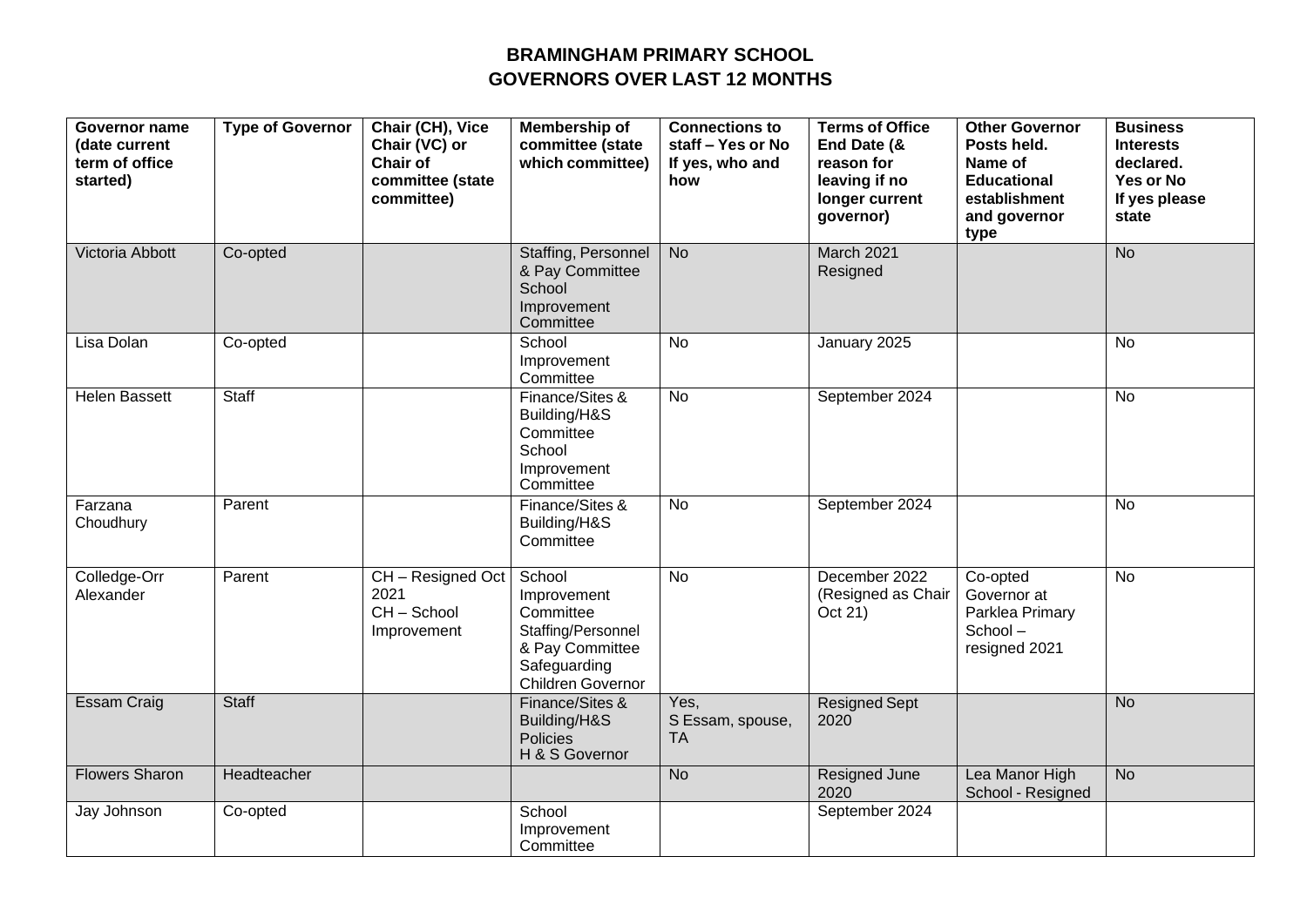| Zoe Kerr           | Co-opted |                                                          | School<br>Improvement<br>Committee<br>H/T Performance<br>Management<br><b>SEND Governor</b>                                    |                | September 2024           | <b>BPS</b>     | Mother works at |
|--------------------|----------|----------------------------------------------------------|--------------------------------------------------------------------------------------------------------------------------------|----------------|--------------------------|----------------|-----------------|
| Khetia Sanjay      | Parent   |                                                          | Finance/Sites &<br>Building/H&S<br>Committee<br>School<br>Improvement<br>Committee<br>Staffing/Personnel<br>& Pay Committee    | <b>No</b>      | Resigned Jul 21          | <b>No</b>      |                 |
| Lucy Seaton        | Parent   | VC - Oct 2021                                            | Finance/Sites &<br>Building/H&S<br>Committee                                                                                   |                | September 2024           | No             |                 |
| Luxton Leanna      | Parent   | $\overline{VC}$<br>$CH -$<br>Staffing/Personnel<br>& Pay | <b>SEND Governor</b><br><b>LAC Governor</b><br>School<br>Improvement                                                           | <b>No</b>      | Resigned<br>May 2020     | <b>No</b>      |                 |
| <b>Onley Carol</b> | Co-opted | $CH -$<br>Staffing/Personnel<br>& Pay                    | Finance/Sites &<br>Building/H&S<br>Committee<br>Staffing, Personnel<br>& Pay Committee<br><b>H/T Performance</b><br>management |                | Resigned January<br>2021 | <b>No</b>      |                 |
| Robinson Barbara   | Co-opted | CH-Oct 2021                                              | Finance/Sites &<br>Building/H&S<br>Committee<br>H & S Governor                                                                 | No             | October 2023             | No             |                 |
| <b>Teyba Shah</b>  | Parent   |                                                          | Staffing/Personnel<br>& Pay<br>School<br>Improvement                                                                           | <b>No</b>      | Resigned 13.07.20        | <b>No</b>      |                 |
| <b>Titmus Amy</b>  | Parent   | VC - Oct 2021                                            | Finance/Sites &<br>Building/H&S<br>Committee<br>H & S Governor<br>(deputy)                                                     | $\overline{N}$ | Nov 2023                 | $\overline{N}$ |                 |
| <b>Turner Phil</b> | Co-opted | CH-Premises &<br>Finance<br>Committee/H&S                | Finance/Sites &<br>Building/H&S<br>Committee<br>Staffing/Personnel<br>& Pay Committee                                          | No             | Sept 2024                | $\overline{N}$ |                 |